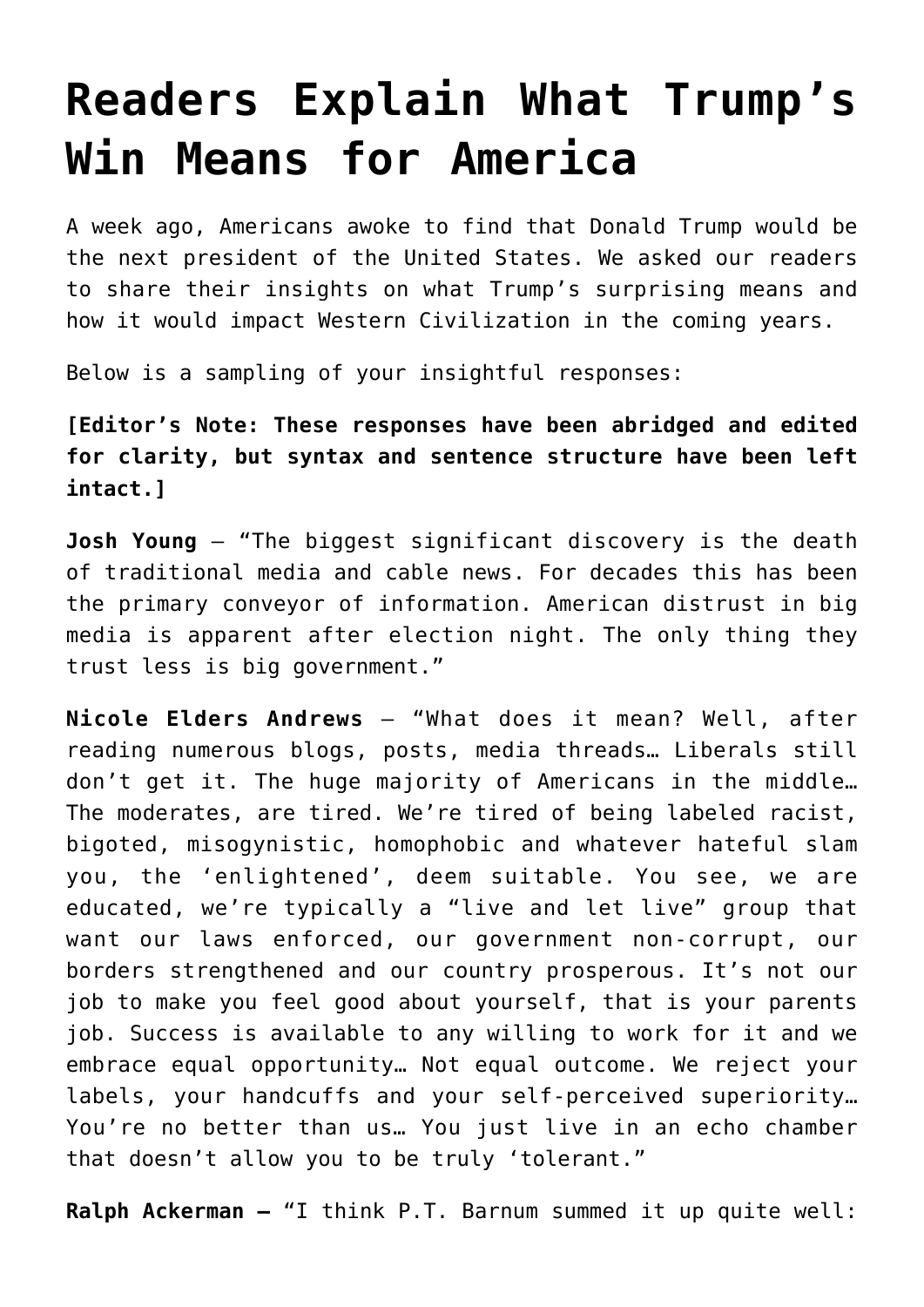'There's a sucker borne ever minute'. Americans may well have proved it by following the sideshow barker Trump into the tent to be fleeced! If it was really change they wanted, why did the leave the corruption in place and just replace the figure head on the puppet?"

**Tammy Foster** – "I was never a fan of either Trump or Hillary. I voted third party hoping to at least help give them some traction for the future. You know it's pretty bad when a Democrat who switched his D to an R and flipped all his stances in order to run for president is seen as the most sane and conservative pick. At most Trump is a Blue Dog Democrat. He may very well make some conservative choices. But, contrary to what a lot of Trump followers are posting today, he did not turn blue states red….he simply finished turning the Republican party blue. I leave some room to be wrong but I have a strong feeling that there will be some serious buyer's remorse during his term. That said, since I voted 3rd party, I am free to laugh at both sides! Because while this may be my circus, those are not my monkeys.

**Jim Louvier –** "It's the end. America has come out in support of hatred on all levels against anyone that's not straight, white, rich, and male. I'm appalled by the results and am completely ashamed to say that I am from this country."

**Roger Costello** – "A lot of experts say Trump is a harbinger of change, that's why he won the election. A lot of people see him not as a career politician or Washington insider. As for Western civilization, he is in what would be called an American aristocracy, and it is not strange for a nation's leaders to be chosen from this class. He is more like what we've had the past eight years, with Barack Obama. A populist like Gaius Julius Caesar that promises winds of change but is still part of the elite. For certain we will see a more conservative Justice in the Supreme Court nominated. We will see attempts to change the Affordable Care Act. We will see trade deals renegotiated. But as far as a Western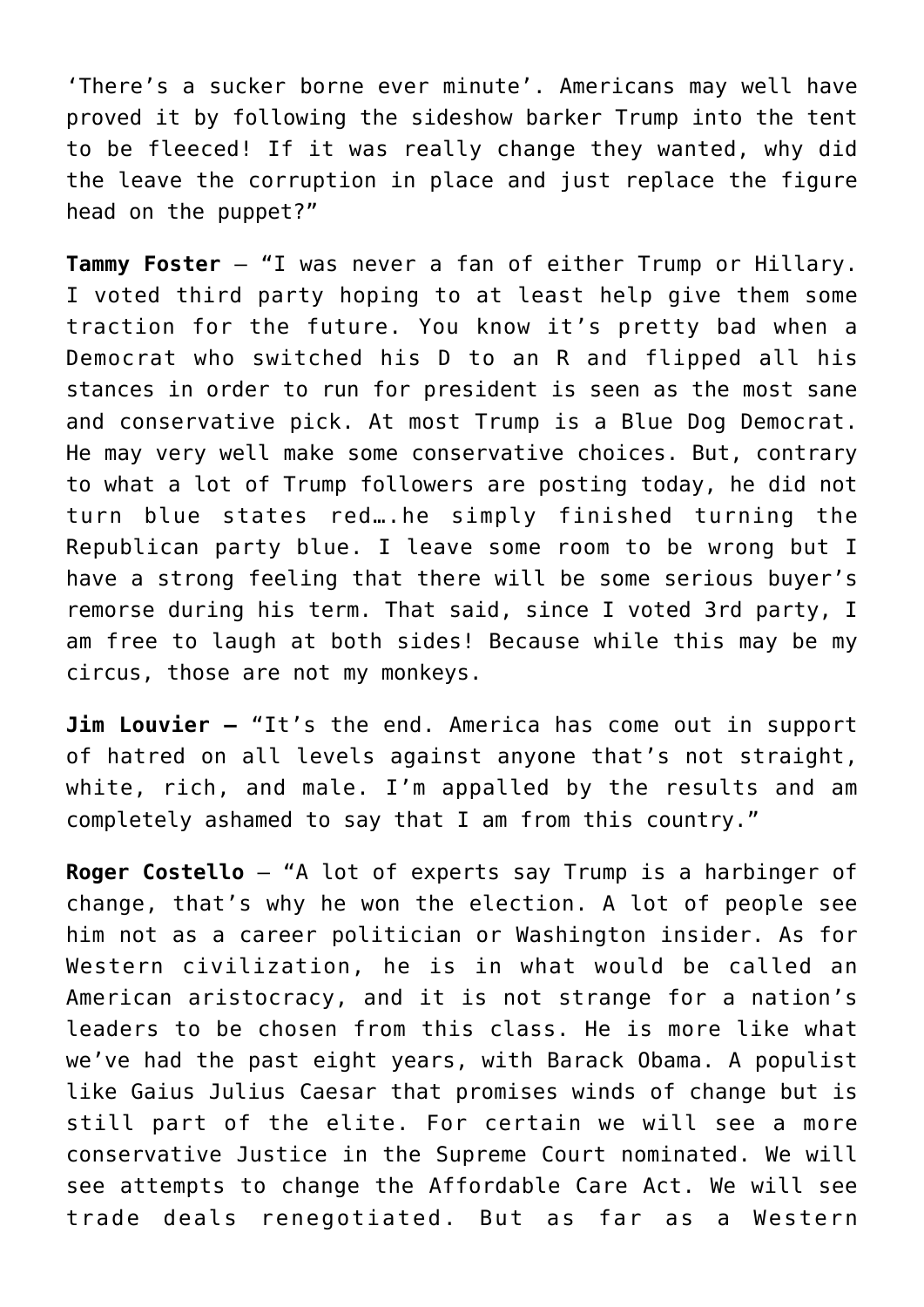representative democracy, he is quite typical.

**Heather Parker –** "I was planning to close my business if she won, it's not worth it to continue being taxed for thousands a year; I can't keep up with that, and live."

**Charlene Peters** – "Even as a devoted Republican, I fear a Trump presidency mainly because he got there using hateful rhetoric. I am pro-life, pro-religious liberties, and proimmigration reform. That does not make me anti-women, anti-Muslim, and anti-immigration. I think women have the right to decide their body, but not another. If, as a Christian, I have a religious right, a Muslim should have the same right. I am okay with a wall, and searching for immigrant criminals, but a family should not be separated, and I think the U.S. should make citizenship more possible. Trump is my future President, I accept that. But, he does not represent all of me."

**John Long** – "The experiment of a far left government has ended, resulting in an equal and mirroring experiment in a right-leaning government. Time alone will tell if the second experiment will succeed or fail as often such extreme movements do."

**Nicholas Sweeten –** "I don't know if Trump will be a good president or a bad president. But what I do believe is that he is one of the few who can get us over this hurdle of a status quo governmental system. I believe, for better or worse these next four years, that after him things will change for the better. Because he isn't going to play the same softball game prior presidents have played; he isn't going to just save face. He isn't just words because if he was, his mouth would be a lot cleaner. He is a man of action. Either he will clean things up, or we will learn our lesson and quit being apathetic, ignorant voters. Either way, things will ultimately change for the better, in the long run. Hillary would not have done that; she would most certainly have been like all the others, maintaining power and destroying ideals. Trump is a